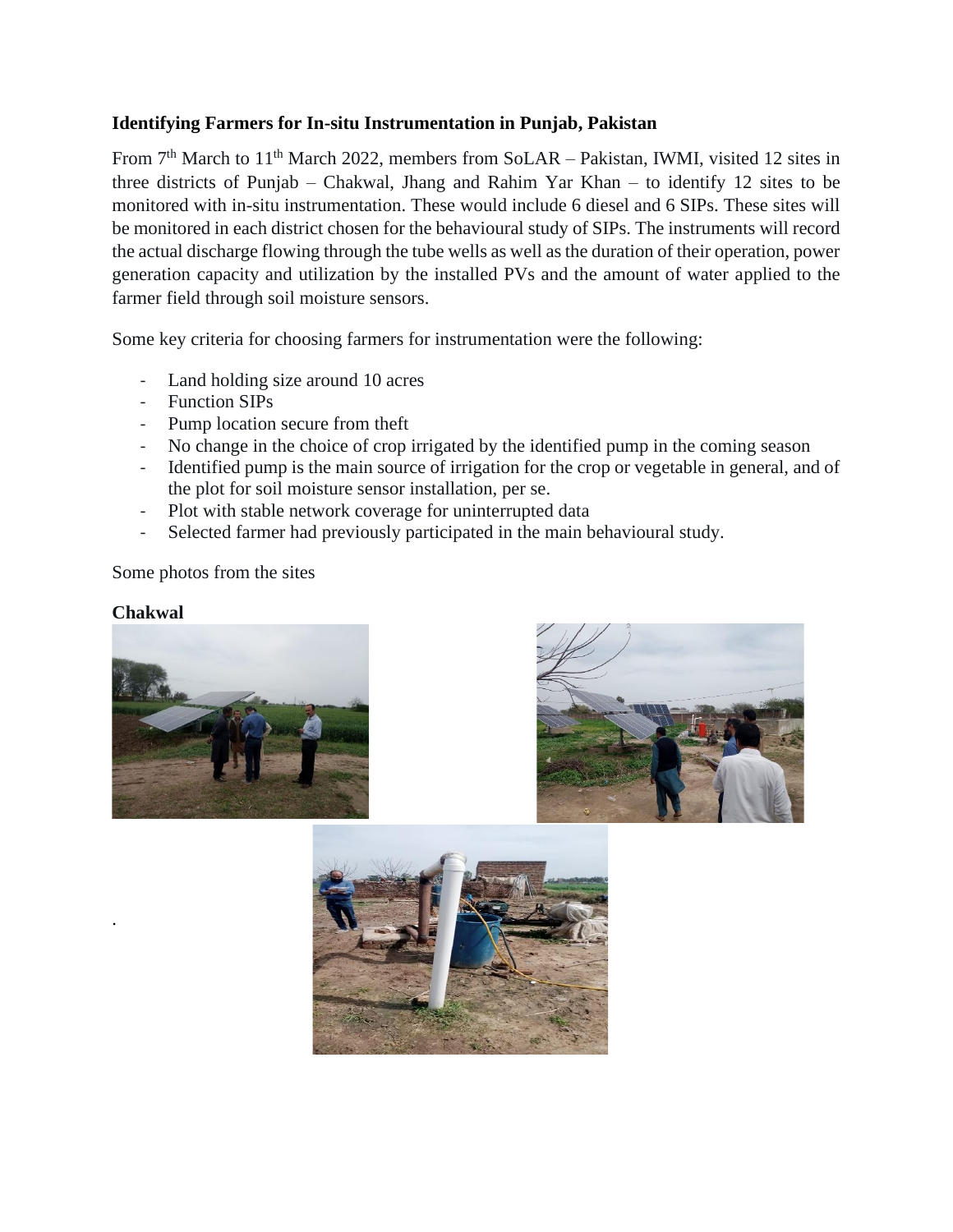## **Jhang**